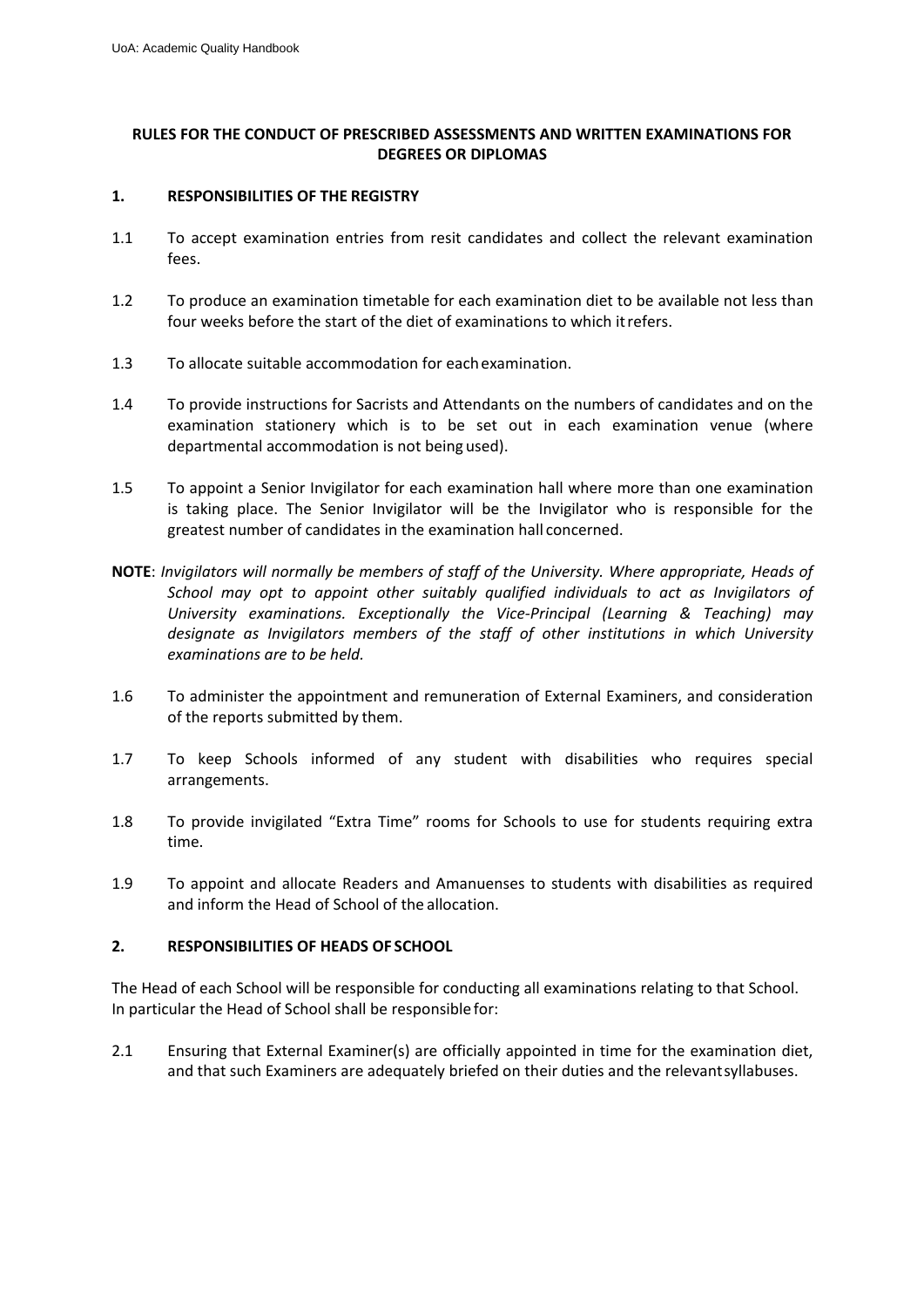- **2.2** Advertising any special arrangements at least four weeks before the start of the examination diet concerned, e.g. that notes may be taken into an examination, and informing the University Office of the specification of any non-standard examinationstationery**.**
- 2.3 The production of Examination Question Papers in consultation with External Examiners, including ensuring that papers state clearly any restrictions on the use ofcalculators.
- 2.4 Ensuring that sufficient printed copies of Examination Question Papers are available at the hour laid down for the commencement of the examinationconcerned.
- 2.5 Ensuring that a sufficient number of Invigilators from the members of the staff of the School are detailed for duty at each Examination. Normally two Invigilators should be on duty, preferably one male and one female**.** If there are more than 100 candidates, three Invigilators will probably be needed. If the number of candidates is low one Invigilator may suffice.
- 2.6 Ensuring that any special examination arrangements specified in an assessment are made for students with disabilities as under:

2.6.1 Candidates with disabilities should be informed in advance by the Head of School how any special arrangements will be made and what is required ofthem.

2.6.2 Where special arrangements for candidates require separate accommodation, this must be provided with appropriate invigilation.

2.6.3 If computer equipment is needed, enquiries should be directly to ITServices.

2.6.4 Readers and Amanuenses are appointed by the Registry. The Head of School will be informed about the Readers/Amanuenses and the School must inform the candidate and the Readers/Amanuenses of the time and venue for the examination. Guidance Notes on the use of Readers and Amanuenses are available in Section 6 of thisdocument.

2.6.5 Where a candidate has used a dictaphone, braille typewriter or other equipment whereby the answers are not in an immediately accessible form, a transcript should be produced after the end of the examination. The original version should be available to the examiner if required.

2.6.6 When candidates with special provisions require extra time, the Head of School should inform Registry Services and the candidate will be booked into an "Extra Time" room. The Head of School must inform the candidate of the arrangement. "Extra Time" rooms are available for all candidates who require extra time in examinations. These rooms have been introduced to cause minimum disruption to students requiring extra time. Where the invigilated extra time rooms provided by the Registry are used a representative from the School should deliver examination papers to the room up to half-an-hour before the start and collect the scripts within half-an-hour of the finish.

NOTE: *Any expenses incurred in making special arrangements for examinations for disabled candidates may be reclaimed from Student Support Services.*

2.7 Ensuring that Invigilators have the necessary expertise, or reasonable access to expertise, to deal satisfactorily with such queries on examination papers as arise during the examination.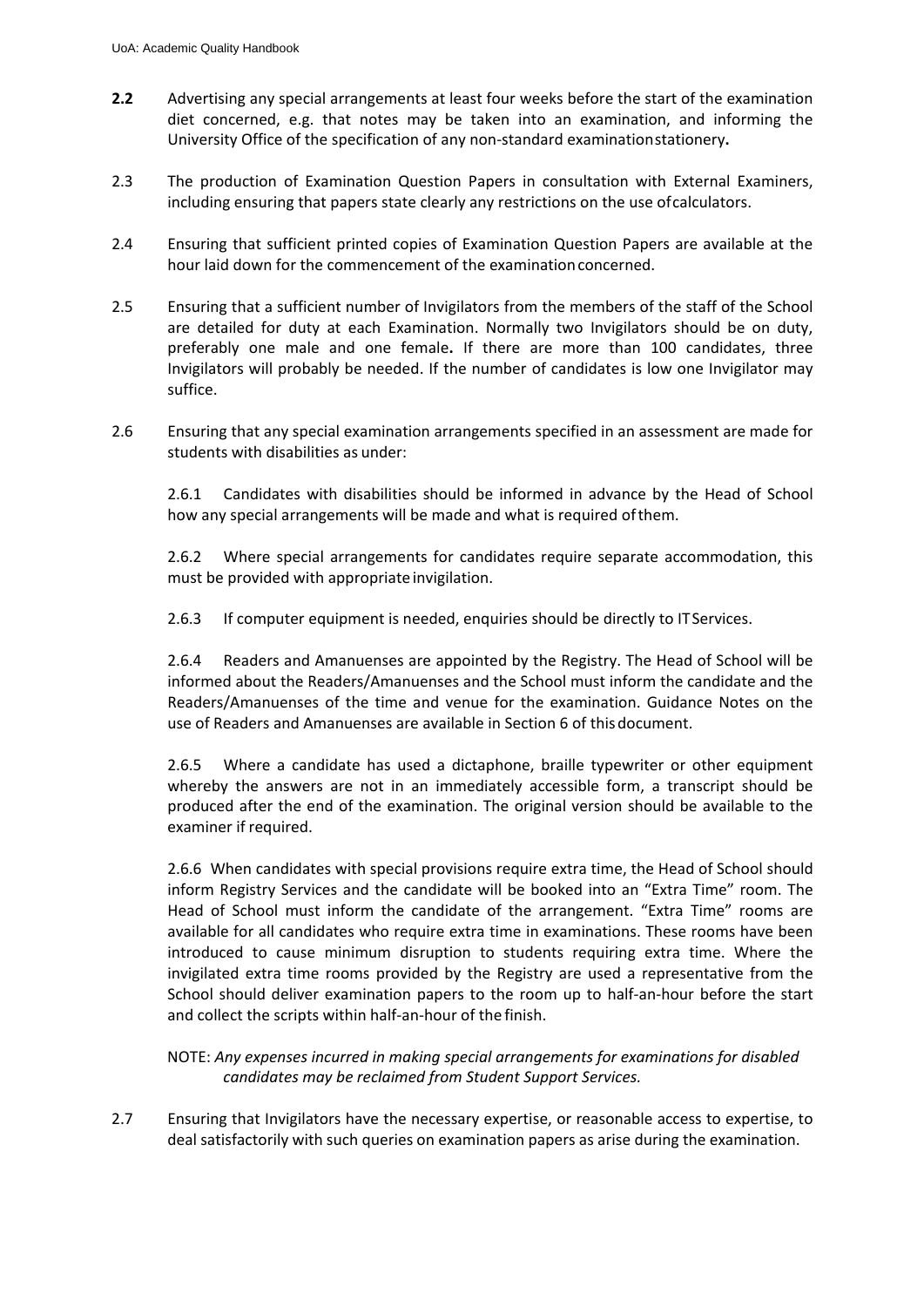- 2.8 Making arrangements in consultation with the External Examiner for the marking of candidates' scripts, and for the oral examining of candidates (wherenecessary).
- 2.9 Ensuring the input and confirmation of all course examination results to the Student Record for each candidate. This Includes Medical Certificate and Good Cause results which will have been agreed by the school external examiner during the exam board meeting. Once confirmed in the Student Record, examination results will then be published automatically the following day to the Student Hub.
- 2.10 Informing candidates, by letter, of any changed result and for sending a copy of the letter to Registry, countersigned by the External Examiner, so that the Student Record may be amended.

### **3. RESPONSIBILITIES OF SENIOR INVIGILATORS ANDINVIGILATORS**

The Senior Invigilator in each venue will have authority over the other Invigilators present, and will be responsible for:

- 3.1 Ensuring that all Rules for the Conduct of Examinations are observed. They shall satisfy themselves before the commencement of each examination that proper provision has been made for its conduct.
- 3.2 Ensuring that the Examination Question Papers are distributed to the candidates so that the examination may commence promptly.
- 3.3 Ensuring that examination areas are clear of all articles not required for Examination purposes, and that an area of the room has been designated for depositing briefcases, bags and other objects.
- 3.4 Ensuring that students are asked to display their student identity card on the corner of their examination table.
- 3.5 Ensuring that any announcements are made before and after theexamination.
- 3.6 Announcing the start and end of the examination.
- 3.7 Deciding if any of the Invigilators may be released from duty during the examination. If necessary, Invigilators so released may be asked to return to the Examination Hall fifteen minutes before the end of the examination to help collect examinationscripts.

### **Invigilators are responsible for:**

- 3.8 Ensuring that they are present in the Examination Hall to which they have been appointed at least thirty minutes before the commencement of the examination. If released from duty during the examination by the Senior Invigilator they should be in attendance at least during the first and last fifteen minutes of the examination.
- 3.9 Checking student identity cards during the examination and marking candidates as in attendance at the examination on the candidate list.
	- NOTE*: Any student who cannot display a student identity card should be permitted to take the examination but a note should be put on the examination book that no identity card was displayed and the student should be warned that an identity card must be displayed at all examinations.*
- 3.10 Ensuring that candidates do not consume in the examination hall or room any food or drink other than what may be medically prescribed, e.g. cough lozenges,etc.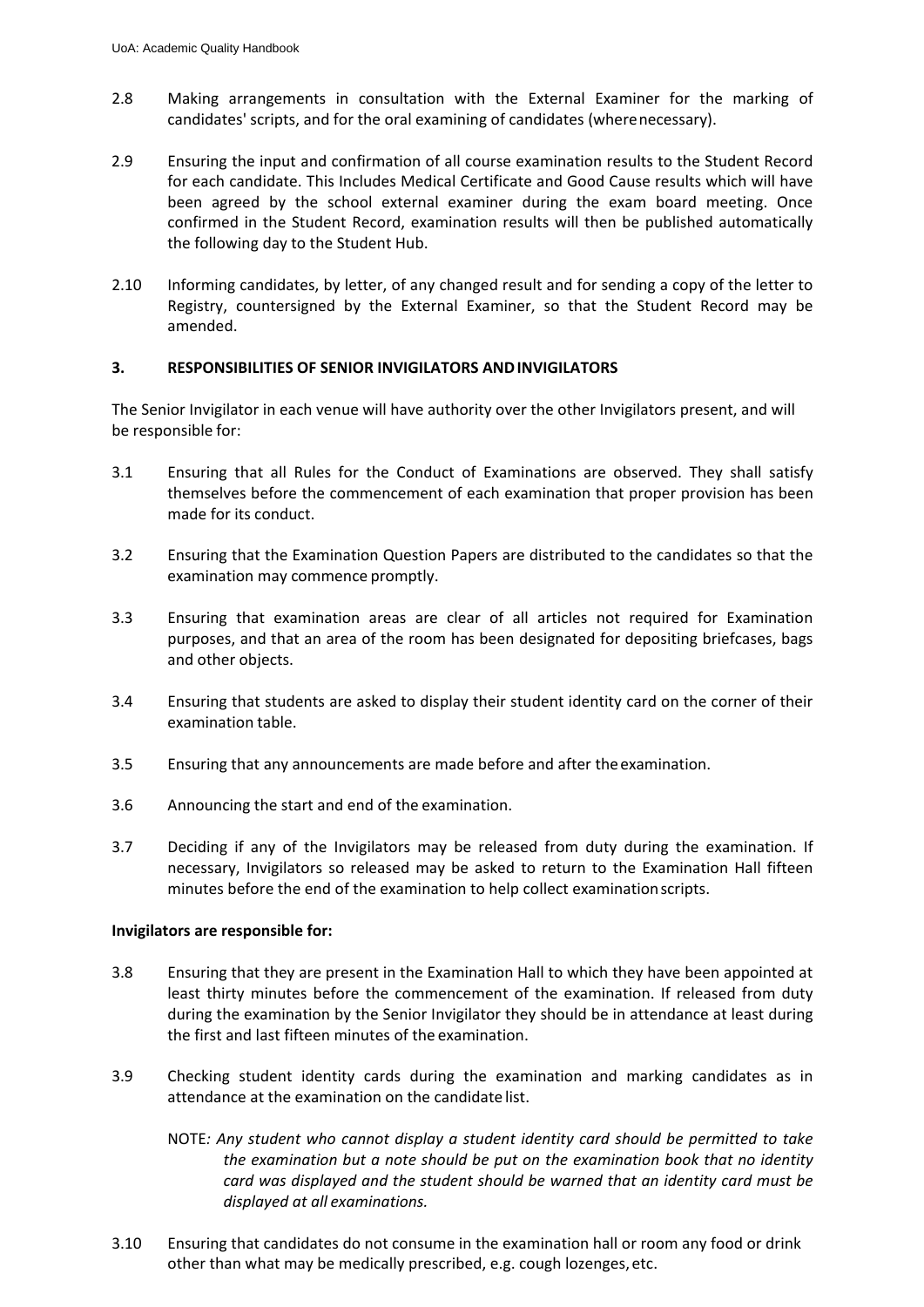- 3.11 Ensuring that there is no smoking in the examination hall orroom.
- 3.12 Ensuring that there is no communication, either spoken or written, between the candidates during the period of the examination.
- 3.13 Ensuring that the correct examination stationery is available, and for distributing refill books to candidates as required.
- 3.14 Ensuring the collection of all scripts at the end of the examination period, and for their disposal in accordance with the instructions of the Head of the Schoolconcerned.
- 3.15 Reporting to the Head of the relevant School any infringement of the rules by a candidate and for informing the candidate of this action and that the Head of School may refer the case to the University Disciplinary Committee. The candidate should be permitted to continue with the examination.
- 3.16 Taking into their custody the script of any student requiring to leave the examination hall or room and noting thereon at the end of what is then written, the time of the student's departure and re-entry.
- 3.17 Taking appropriate steps to curtail activities in the environs of the examination hall which they consider detrimental to the performance of candidates.

#### **4. RULES FOR CANDIDATES**

- 4.1 Candidates with disabilities must ensure that appropriate assessments and/or medical certificates to support the need for any special arrangements are obtained and that these are received by Student Support Services at the earliest opportunity. Late submission of these may result in lesser arrangements being made.
- 4.2 Candidates are responsible for arriving at the examination hall or room in good time, and for displaying their student identity card on the corner of the examinationdesk.
- 4.3 Candidates are responsible for reading and adhering to the instructions on the front sheet of the examination answer book.
- 4.4 Candidates will not be admitted to an examination hall after the examination has been in progress for thirty minutes.
- 4.5 Candidates will not be permitted to leave during the first thirty minutes and the last thirty minutes of any examination.
- 4.6 Candidates may be permitted to leave an examination hall temporarily with the consent of the Invigilator, but must hand in their script to an Invigilator before doingso.
- 4.7 Candidates may only take printed or other written materials to the examination desk when it has previously been advertised by the School and when it is stated in the rubric to the question paper that such material may be used.
- 4.8 All bags and other objects must be deposited where the Invigilators direct. Candidates may use their own slide-rules, mathematical instruments and such other aids to drawing as the Invigilators permit.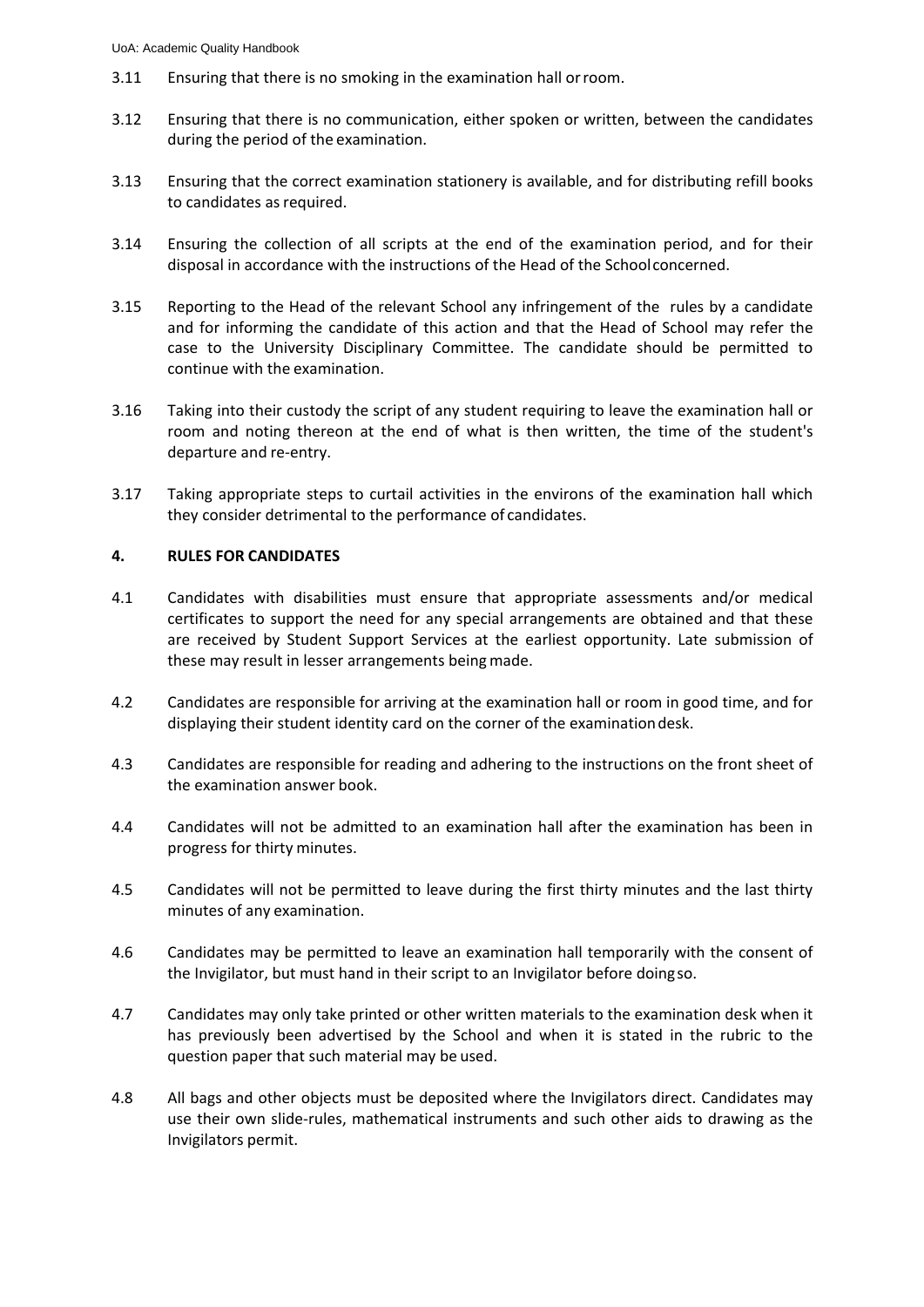4.9 Examination papers shall either prohibit calculators or allow those only as specified under:

4.9.1 When there is any restriction on the type and use of calculators permitted, examination papers will state this. However, it is not permitted to use a mobile telephone as a calculator.

4.9.2 No calculator instruction manuals will be allowed in examination rooms in any circumstances.

4.9.3 Candidates are responsible for the performance of their owncalculators.

- 4.10 No candidate may consume any food or drink (except bottled water) in the examination hall or room other than what may be medically prescribed, e.g. cough lozenges,etc.
- 4.11 No smoking in the examination hall or room is permitted.
- 4.12 There must be no communication, either spoken or written between candidates during the period of the examination.
- 4.13 Any electronic or smart device, including those that can send and/or receive information or store data are not permitted on your person during an exam. This includes but is not limited to mobile phones, smart watches, e-readers, wearable technology items, fitness trackers and smart glasses. Such devices should be turned off completely and placed in a jacket or bag and left in the area designated by the Invigilators. You may also leave such devices under your examination desk, turned completely off. Invigilators may ask to see such devices and examine them at any point in the exam room.

Students are permitted to have an analogue or simple digital watch with them during the exam for the purposes of timekeeping. Watches must be taken off and placed on the examination desk for the duration of the exam. Such watches must not have any smart capabilities (regardless of them being turned on) such as messaging, internet access, data storage, calculator or other connectivity abilities. Invigilators may ask to see watches and examine them at any point in the exam room.

- 4.14 Candidates who are guilty of any misconduct, including copying from or communicating with any other candidate during an examination will be reported to the Head of the relevant School, who may refer their case to the University DisciplinaryCommittee.
- 4.15 Candidates must not leave the examination hall until either they are directed to do so by an Invigilator or their written work has been handed to an Invigilator. At the end of an examination, the Invigilators will either request all candidates then present to remain in their places until all written work has been collected or direct candidates to leavequietly.
- 4.16 Candidates may refer to English/native tongue (excluding electronic) dictionaries when permitted by their Schools to do so. Such dictionaries must, if so requested, be presented to an Invigilator for inspection prior to examination.

### **Infringement of these Rules will constitute a breach of University discipline**